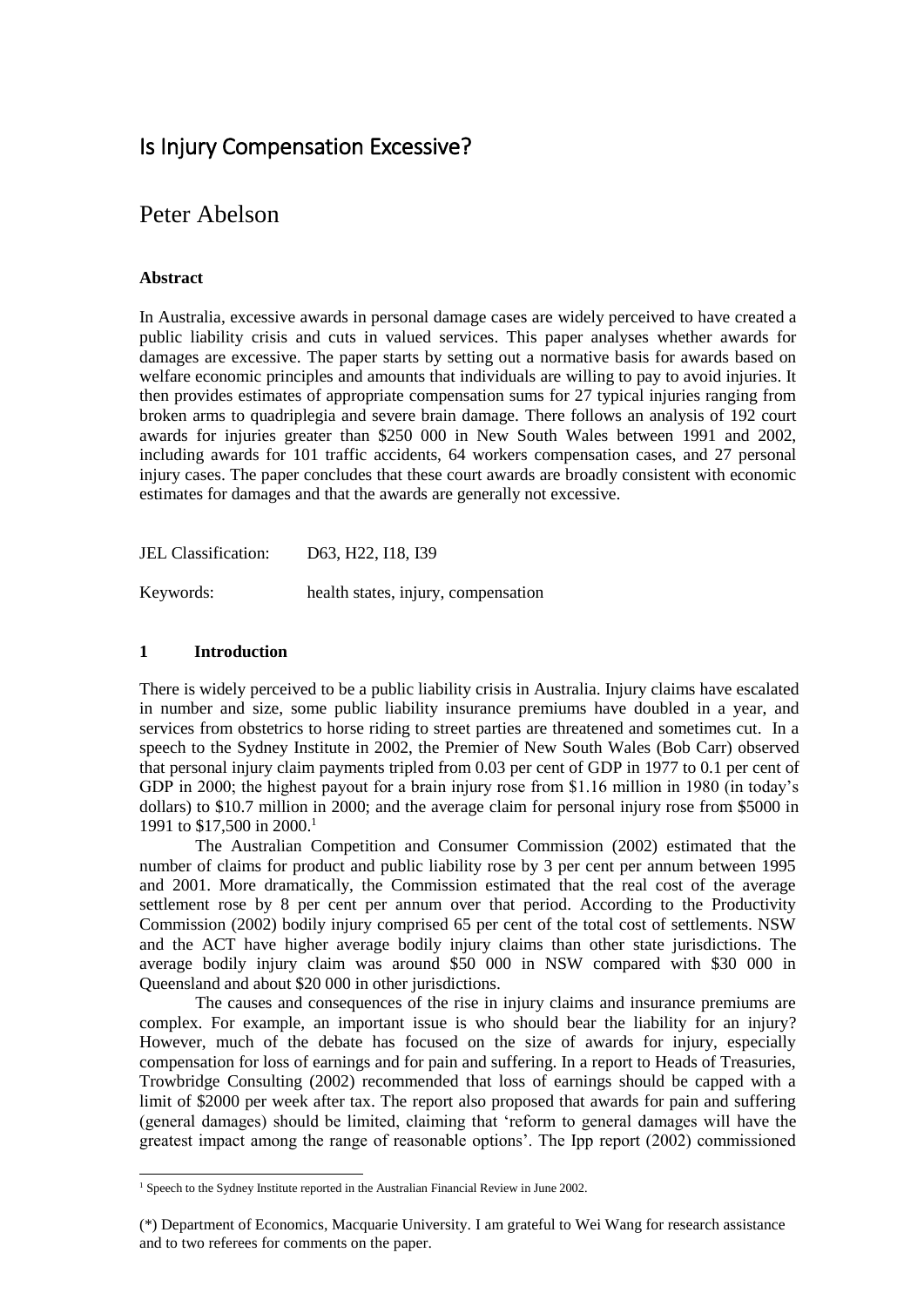by the Commonwealth Government recommended more stringent caps. It proposed that general damages should be capped nationally at \$250 000, that damages for loss of earning capacity should be capped at twice the average full-time adult ordinary time earnings, and that compensation for gratuitous services should be limited.

Most state governments have responded to the perceived crisis by limiting compensation for loss of earnings and for pain and suffering. Nearly all states have capped loss of earnings in civil liability schemes at three times average weekly earnings. The NSW Government capped loss of earnings due to motor accidents to \$2712 per week (indexed from 2002). This earnings cap equates to a capital sum of \$2.17 million for loss of 30 years earnings using the official NSW discount rate of 5 per cent. South Australia (SA) has a capital cap of \$2.2 million for loss of earnings. Four states (NSW, Victoria, SA and Northern Territory) have caps on general damages running from \$240 000 in SA to \$271 380 in Victoria (indexed from 2002). Except for SA, these states have lower caps on general damages from motor vehicle accidents. Western Australia caps general damages from motor vehicle accidents at \$240 000 (indexed to 2002).

Most of these caps are well above the Ipp report's recommendations and may have little direct effect on awards because few awards are at the top of the injury scale. However the caps set a framework for all injury awards. The implication of the caps is that court awards, which are the basis for all other awards, are excessive. In this paper I examine whether this is the case. In the following section I discuss an appropriate basis for setting injury claims, including normative and efficiency issues. Section three describes proposed benchmarks for claims for various injury states. Section four compares actual court awards with the proposed benchmarks. The paper concludes that court awards are generally not excessive.

## **2 Approach to Analysis**

Following the welfare principle of compensating variations, a common normative assumption in economics is that, if someone is injured through no fault of her own, she should be entitled to compensation that would restore her to her initial level of utility. If the party that causes the injury is responsible for the compensation, this compensation principle is also efficient because that party will take efficient safety precautions. If the expected damage from a risk is \$x million, the party responsible for the risk will invest up to \$x million to eliminate it. The outcome is efficient because the benefit from risk reduction exceeds the cost. Injury awards that fail to reflect the full cost of injury result in inadequate investment in safety and in excessive injuries.

The courts have usually adopted a similar normative standard. The Ipp report (2002) notes that 'the basic principle underlying the assessment of damages for personal injury … is the full compensation principle'. In the words of the Law Book Company (1993), damages for personal injury 'are intended to restore the injured person to his or her pre-accident circumstances, as far as money can achieve this end'. Thus there would appear to be a happy coincidence of economic and legal principles.

 However, the Ipp report (2002) challenges the full compensation principle on several grounds. The report argues *inter alia* that:

- There are large disparities between social security benefits and compensation payments under personal injury law for disabled people which are effectively due to chance and which cannot be justified;
- high income earners can and should protect their earnings by private insurance and do not need court protection;
- there are high transaction costs in personal injury cases and lower payouts would minimise resort to the courts and hence reduce the overall cost of the system;
- it is more important to ensure that people's financial needs are met than to compensate people for intangible and non-economic harm, which is in any case impossible to value objectively.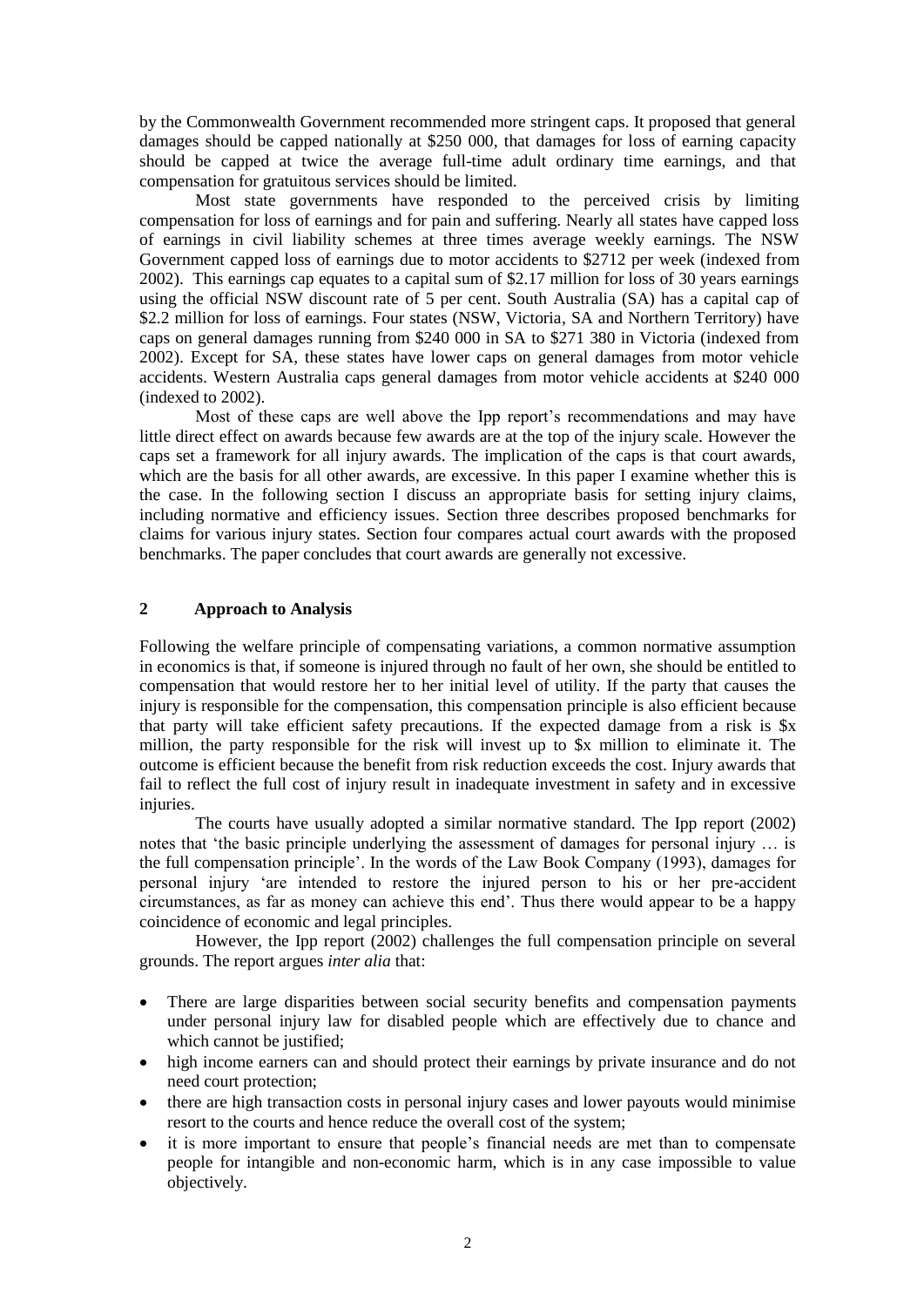Notwithstanding these arguments, this paper adopts the full compensation position. Full compensation is the generally accepted normative position; it is efficient; and (despite the observations of the Ipp report) it can be estimated.

For a long time, economists and lawyers agreed not only on the full compensation approach but also on how to estimate the costs of damage. The standard method of assessing damages for personal injury was (and still is in the courts) to identify and value each component of loss, usually including the non-pecuniary component of pain and suffering, and to sum these component parts. The major components of injury are:

- Medical expenses.
- Loss of past and future earnings (destruction of human capital).
- Interest payments on these expenses and loss of past earnings.
- General damages (physical pain and suffering and loss of life expectancy).
- Future needs for care and treatment (both out-of-pocket expenses and allowance for gratuitous care for future needs that otherwise would not exist).
- Other expenses, including special housing and equipment needs.

The economic literature describes this method of assessing damages as the cost of illness (COI) method. In recent years, many economists have criticised this approach and proposed alternative valuation methods. There are three main criticisms of the COI method. First, it is an ex-post measure of damages rather than an ex-ante measure. For many purposes we want to know what people are willing to pay to avoid injury rather than the ex-post cost of the injury. Second, the COI method provides no measure of the cost of pain and suffering. As the Ipp report notes, most court awards for pain and suffering have no clear or testable basis. On the other hand, in the case of an immediate fatal injury there is no pain or suffering and the implication is that a fatality has no personal cost other perhaps than loss of earnings. It does not make much sense ex-ante to say that a fatality has less cost than a broken arm or leg. Third, when adding together components of value, there is always a risk either that some component will be overlooked or that double counting may occur.

On the other hand, the willingness-to-pay method to valuing injury costs is based on the marginal amounts that individuals are willing to pay ex-ante to reduce the risk if injury or loss of life. Ex-ante measures of willingness to pay (WTP) for health may be based on labour market (hedonic wage-risk) studies, consumer expenditure studies, or contingent valuation surveys. These WTP measures avoid all the above problems associated with COI measures (although they introduce other problems). Moreover, despite the assertions of the Ipp report, these WTP measures can provide estimates of what individuals are willing to pay for various health states *inclusive* of the productive and amenity value of health. Abelson (2003) describes these valuation methods and the estimated results for various health states. It should be noted however that individual WTP values measure only what individuals are willing to pay to avoid injury and do not account for the public costs that an individual would not herself bear.

In this paper I draw on the WTP results for impaired health states reported in Abelson (2003) and compare court-awarded injury damages with these economic valuations. As is wellknown, when losses are substantial and the good that is lost has no ready substitute, willingness to accept (compensation) amounts may be considerably *higher* than WTP amounts (Hannemann, 1991). However, WTP figures may be regarded as lower bounds for compensation purposes. Efficient allocation of resources requires that court awards for injuries should reflect at least these WTP values (as well as any public costs). Lower amounts would place too low a value on safety and encourage excessive risks and carelessness.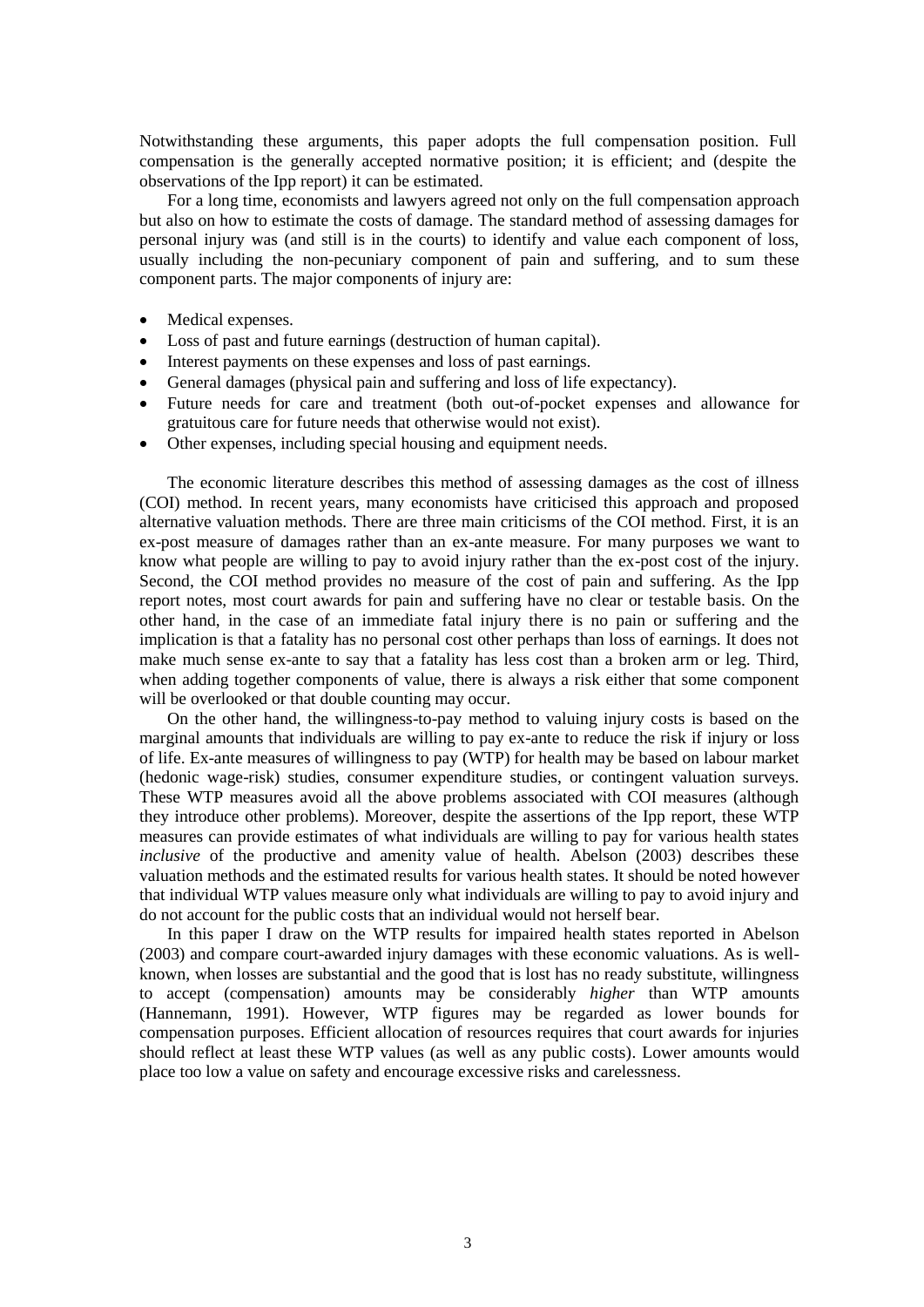### **3 Benchmark Values for Health States**

Abelson (2003) estimates the values of health states in three steps. First, the paper draws on various research studies and international practices to estimate the value of life (VoL). Second, the paper estimates the value of a healthy life year (VoLY). Third, drawing on this estimated VoLY and various quality of life (QoL) indices, as well as on WTP studies, the paper estimates the average cost for various states of impaired health.

Given the lack of Australian research on the value of life, estimates of VoL in Australia must draw on overseas studies and values. There have been numerous studies of VoL based especially on labour markets (hedonic wage-risk studies) and contingent valuation surveys. These studies indicate that most estimated VoLs are in the range of A\$3.3-6.6 million. In the United States, the Environment Protection Agency (2000) uses a VoL of about \$A6.6 million. Official European values for VoL are about A\$2.5 million, which is below the lower end of the range found in most research studies. Drawing on this international research, but taking a conservative view of estimated VoLs and drawing on the similarity between European and Australian incomes, Abelson (2003) proposes that, for public policy purposes in Australia, a VoL of A\$2.5 million for a healthy prime-age individual would be an appropriate value*.*

Typically the value of a life year is regarded as the annual value which, when discounted over the remaining lifespan of the individual at risk, would equal the estimated value of life. Allowing 40 years of life lost and a utility discount rate of 3 per cent, a value of life of \$2.5 million implies a VoLY of \$108 000, which is the value proposed in Abelson (2003). This result is sensitive to the discount rate. A 5 per cent discount rate would *increase* VoLY to \$146 000. Thus, our choice of a low (3 per cent) discount rate produces a conservative VoLY.

#### *Possible average chronic health state values for Australia*

To develop health state values, Abelson (2003) drew on a range of contingent value and QoLbased studies. Tolley et al (1994) estimate summary values per year for a range of chronic health states in the United States, in 1991 US dollars. The estimated health values are based on research-based QoLs for each health state and a VoLY of US\$120 000. The latter was derived from a value of life of US\$2.0 million, 39 years of life expectancy, and a discount rate of 6 per cent. To convert the estimated 1991 US values to 2002 Australian values, I multiplied the US values by the ratio of the proposed Australian VoLY in 2002 to the US VoLY adopted by Tolley et al. (i.e. by 108/120). This implicitly retains the same QoL values for health states. Note that because our proposed VoLY is 10 per cent less than the Tolley et al. VoLY in absolute numbers, the A\$ values for impaired health states for Australia in 2002 are *lower* than the US\$ values for impaired health states in the US in 1991.

The second major source of health state values is Mathers et al (1999), which provides estimates of disability weights for 720 disease/injury conditions for Australia. In this study, disability refers to departure from health in *any* important domain including mobility, self-care, participation in usual activities, pain and discomfort, anxiety and depression, and cognitive impairment. The estimated disability weights, which range from 0 for no disability to 1 for states equivalent to death, are the mirror images of QoL indices. Mathers et al. derived the estimated weights in three ways: from the *Global Burden of Disease* study by Murray and Lopez (1996); from a major Dutch study of weights for 53 diseases including estimates for 175 disease stages, sequelae and severity levels (Southard et al. 1997); and from their own study of health status indices. Clinical views of health status were the primary source in each case. However, Mathers et al. claim that the expert views in the Dutch and Australian studies were close to those that would be obtained from the public.

In order to estimate dollar costs for chronic impaired states, Abelson (2003) derived the QoL indices for these states implied by the Mather et al. study  $(QoL = 1 -$  the disability weight) and multiplied these QoL indices by a VOLY of \$108,000.

Table 1 shows the QoL indices implied by these two main sources and estimated (rounded) costs of impaired health states. Table footnotes explain the derivations. The dollar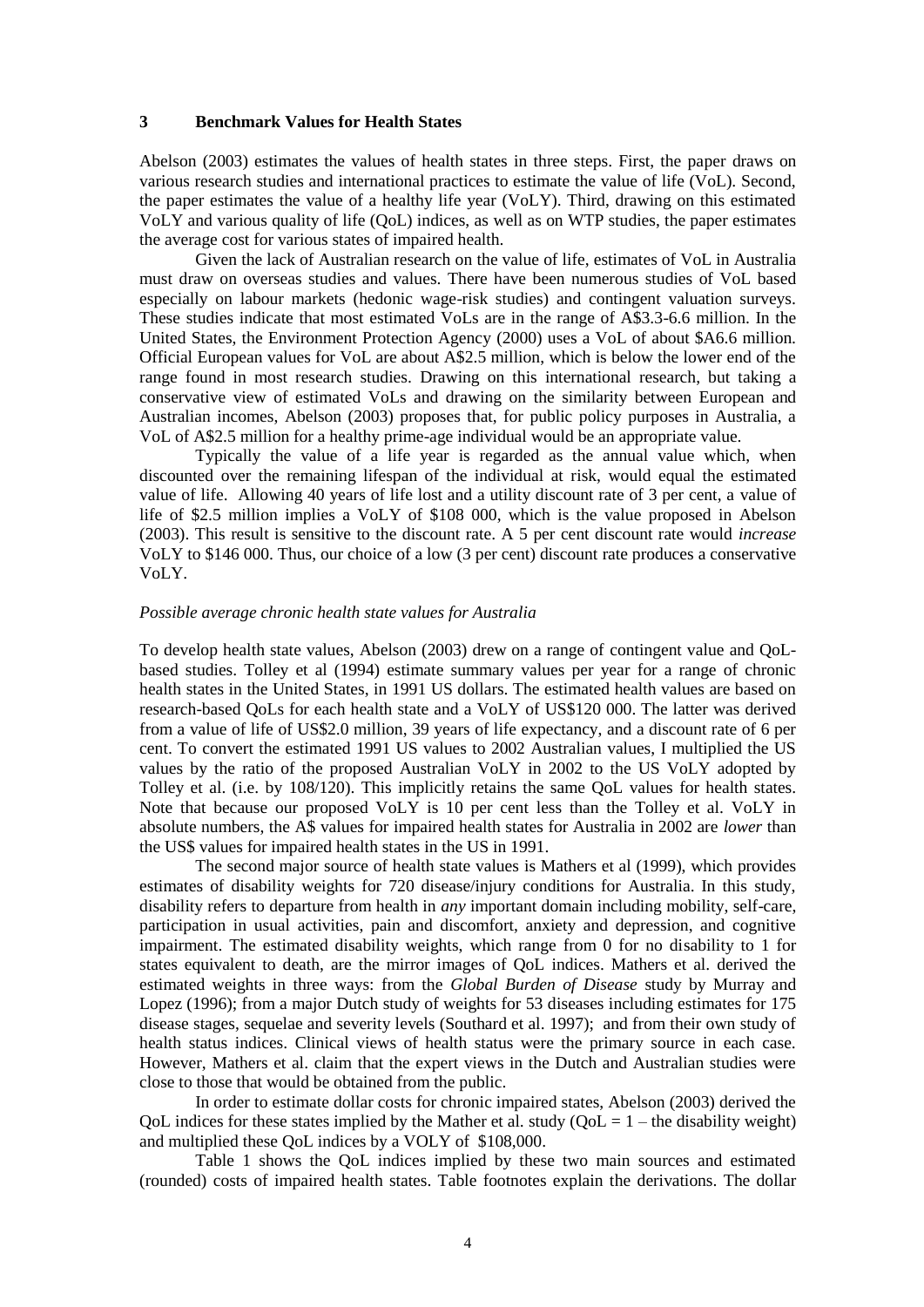values are estimated 'medium' amounts that individuals are willing to pay per year to avoid chronic conditions.<sup>2</sup>

## TABLE 1 ESTIMATED MEDIUM VALUES (COSTS) FOR CHRONIC HEALTH STATES

| Chronic health state                | QoL index implied by |                                                        | Estimated value derived from Tolley             |             |  |
|-------------------------------------|----------------------|--------------------------------------------------------|-------------------------------------------------|-------------|--|
|                                     |                      | Tolley et al. <sup>a</sup> Mathers et al. <sup>b</sup> | et al. <sup>c</sup> Mathers et al. <sup>d</sup> |             |  |
|                                     |                      |                                                        | \$'000 /year                                    | \$'000/year |  |
| Broken lower leg                    | 0.95                 | 0.73                                                   | 5                                               | 30          |  |
| Broken upper leg                    |                      | $0.33 - 0.73$                                          |                                                 | 30-40       |  |
| Arm fracture                        |                      | 0.82                                                   |                                                 | 20          |  |
| Head injury                         |                      | $0.57 - 0.65$                                          |                                                 | 38-46       |  |
| General tiredness/weakness          | 0.87                 |                                                        | 14                                              |             |  |
| Medium angina                       | 0.88                 | 0.82                                                   | 13                                              | 19          |  |
| Severe angina                       | 0.70                 | 0.60                                                   | 32                                              | 43          |  |
| <b>Bronchitis</b>                   | 0.75                 | $0.83 - 0.47$                                          | 27                                              | 18-60       |  |
| <b>Blindness</b>                    | 0.63                 | 0.57                                                   | 40                                              | 45          |  |
| Renal dialysis                      | 0.49                 |                                                        | 55                                              |             |  |
| Emphysema                           | 0.58                 |                                                        | 45                                              |             |  |
| Lung cancer                         | 0.30                 |                                                        | 75                                              |             |  |
| Primary therapy, operable           |                      | 0.56                                                   |                                                 | 50          |  |
| Non-operable                        |                      | $0.24 - 0.07$                                          |                                                 | 80-100      |  |
| Breast cancer (non-invasive)        |                      | 0.76                                                   |                                                 | 25          |  |
| Breast cancer (disseminated)        |                      | 0.21                                                   |                                                 | 85          |  |
| Partial paraplegia                  | 0.49                 |                                                        | 55                                              |             |  |
| Complete paraplegia                 | 0.30                 |                                                        | 75                                              |             |  |
| Injured spinal cord                 |                      | 0.28                                                   |                                                 | 80          |  |
| Quadriplegia <sup>e</sup>           | $-0.11$              |                                                        | 120                                             |             |  |
| Severe brain damage <sup>e</sup>    | $-0.16$              |                                                        | 125                                             |             |  |
| Stroke (mild permanent impairments) |                      | 0.74                                                   |                                                 | 30          |  |
| Symptomatic HIV                     |                      | 0.69                                                   |                                                 | 65          |  |
| <b>AIDS</b>                         |                      | 0.44                                                   |                                                 | 35          |  |
| Heroin dependence                   |                      | 0.73                                                   |                                                 | 30          |  |
| Manifest alcoholism                 |                      | 0.45                                                   |                                                 | 60          |  |
| Moderate dementia                   |                      | 0.37                                                   |                                                 | 70          |  |

(a) Estimated from data in Tolley et al. (1994), using medium health state values.

(b) Estimated as one minus the disability weight in Mathers et al. (1999, Annex Table B).

 $(c)$  Equal to the medium value in Tolley et al. (1994, Table 15.2) times 0.90, rounded to nearest 5 if 40 or more. (d) The estimated QALY times \$296 for acute morbidities and times \$108,000 for chronic morbidities, rounded to

nearest 5 if the resulting number is 25 or more.

l

(e) Health states that may be viewed as worse than death can have a negative QoL value.

The health state values derived from the US and Australian sources are similar, implying similar QoL values. The quoted Australian values sometimes have a wider range. This reflects mainly the greater detail in the Mathers et al study. Also, to simplify the exposition, the medium values in Tolley et al. (1994) are cited here rather than the range of reported values.

<sup>&</sup>lt;sup>2</sup> Following Tolley at al., I have employed the imprecise term 'medium' values in preference to the more precise but possibly misleading terms 'median' or 'mean'. The medium values may be interpreted as approximate median values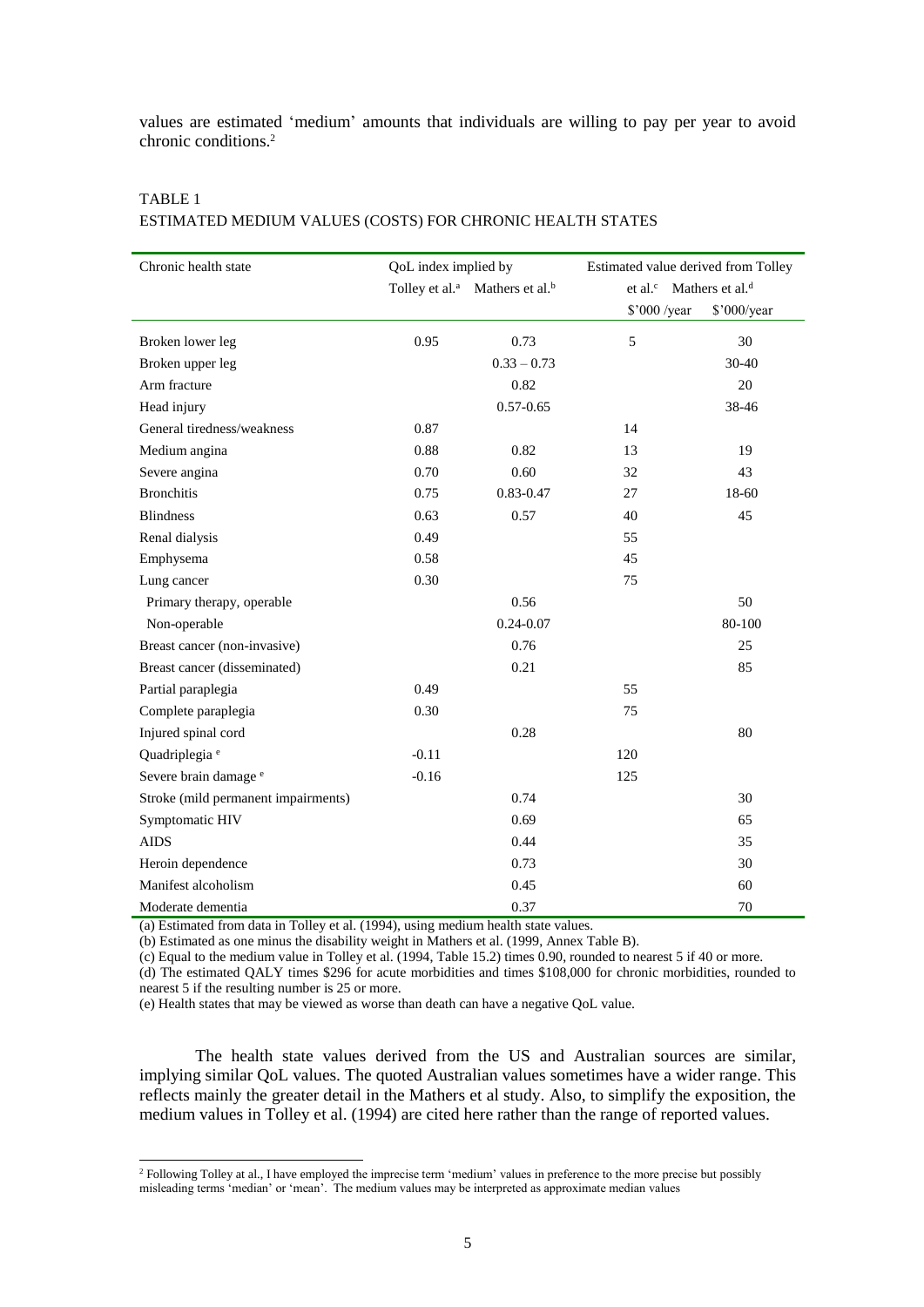The estimated values for the chronic morbidities range from around \$20 000 for a year of relief from mild bronchitis or medium angina up to \$120 000 plus for a year of relief from quadriplegia or severe brain damage. However, there are many health states in the middle of this range, valued at \$60 000 to \$80 000 a year, including symptomatic HIV, manifest alcoholism, moderate dementia, severe bronchitis, several forms of cancer, and an injured spinal cord. It may be noted that a morbidity cost in excess of \$108 000 implies that a health state, such as quadriplegia, may be a state worse than death at least for some people.

### **4 Court Awards for Personal Injuries**

In Australia, each state determines the legal environment for personal damage claims in that state. Consequently there are many differing injury claim systems. Also, in most states there are separate systems for workers compensation, traffic accidents, and other personal injury. Resource constraints meant that I could not examine the outcomes of all these systems or indeed all outcomes in one system. Accordingly, I examined all injury awards greater than \$250 000 in NSW from 1991 to mid-2002, for which details of the award were published, as reported in the Table of Quantum of Damages in Butterworth Publications available on the net. Of the total of 644 cases reported by Butterworths, 192 awards exceeded \$250 000 where details were reported.<sup>3</sup> This includes awards for 101 traffic accidents, 64 workers compensation cases, and 27 personal injury cases. Thus this research captures nearly 30 per cent of the reported court awards, including all the highest awards that are of special concern in this paper.

For this analysis, I collected data on the type of injury and the total award for each case broken down by traffic accidents, workers' compensation and personal injury, and the main components of the award. These components are medical expenses (past and future at the time of the award), loss of earnings (past and future), interest payments, pain and suffering, care and domestic support, house modification and equipment, and other expenses. All award values are converted into 2002 dollar equivalents.<sup>4</sup>

Of the many questions that could be asked, I ask two main questions. First, are court awards for damages generally consistent with the values that would be expected from economic valuations? To answer this question, I examine the average size of the *main components of the awards* separately for traffic accidents, workers compensation and personal injury. The focus here is on the major cost components of injury that individuals would be expected to bear themselves, notably loss of earnings and pain and suffering. Second, are the *awards for particular injuries* consistent with economic valuations for those impaired health states? To respond to this question, the awards are grouped by type of injury, for example paralysis, brain or head injury, back injury, and so on.

Average awards for injuries in NSW in excess of \$250 000 (in 2002 prices) are shown by type of claim in Table 2. Awards are broken down into those over \$1.0 million and those between \$250 000 and \$1.0 million. Focussing first on the \$1.0 million plus claims, the average awards for personal injury and traffic accidents are much higher than for workers' compensation. However, *loss of earnings and awards for pain and suffering* averaged only about \$650 000 and \$250 000 respectively for these two claim categories. These are not high amounts for extreme injuries and they accounted for only 20 to 30 per cent of the total awards. The major factors accounting for the very high awards are medical expenses, care and support, house modification and special equipment. Most individuals would expect to bear only part of these expenses and so these expenses would constitute a commensurately small part of their willingness to pay amounts to avoid these health states. In any case, total expenses exceed the benchmark value of life figure of \$2.5 million in relatively few cases.

l

<sup>&</sup>lt;sup>3</sup> Awards exceeded \$250,000 in a few other cases but these are not included in this research because details of the dollar components were not given.

<sup>&</sup>lt;sup>4</sup> The full data set can be provided on request.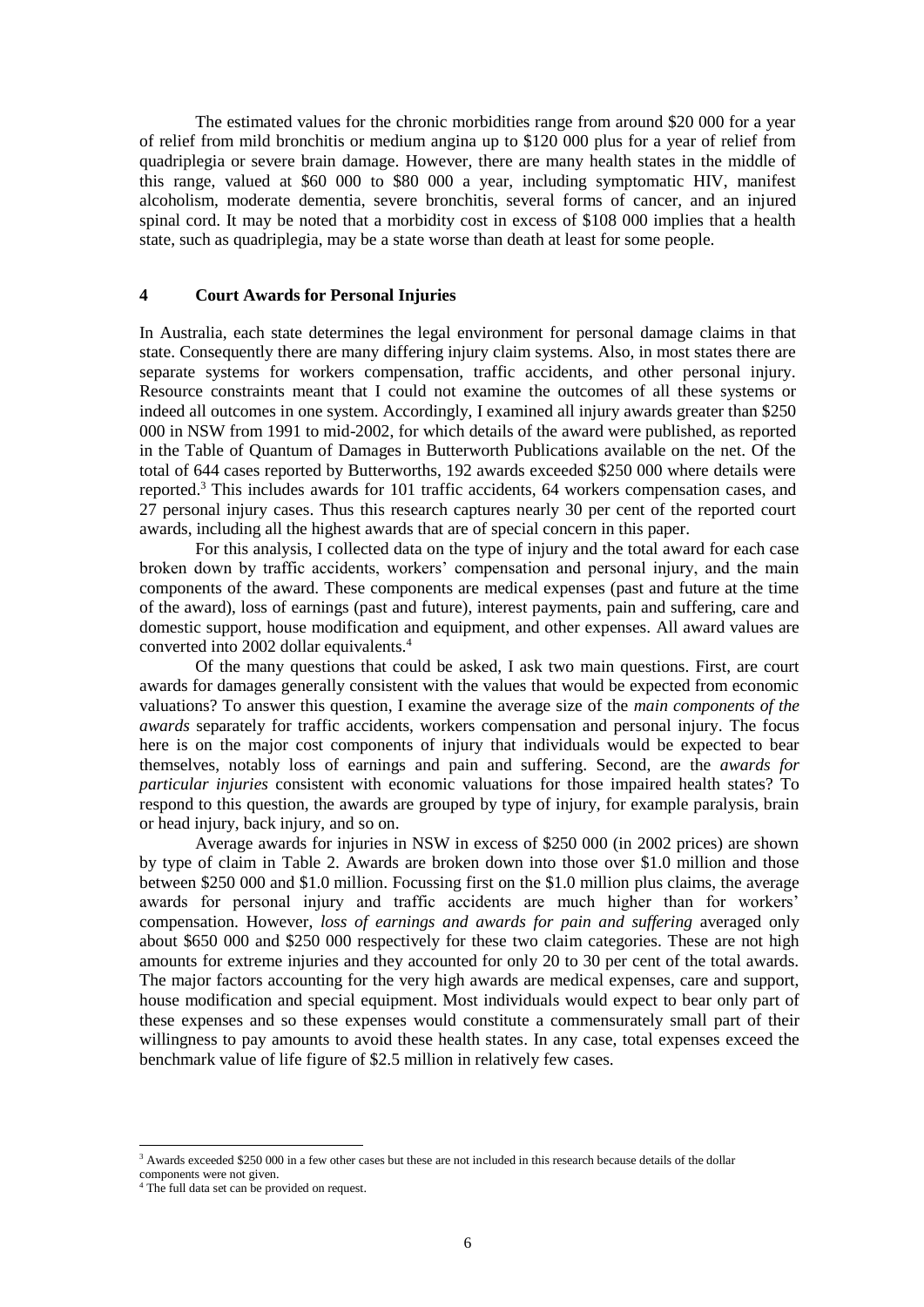### TABLE 2 AVERAGE AWARDS FOR INJURIES IN NSW ABOVE \$250,000, 1991- 2002 (2002 PRICES)

| Type of injury claim                | No of<br>awards             | Medical<br>expenses<br>(a)            | Loss of<br>earnings<br>(b) | Interest<br>payments | Pain and<br>suffering | Care and<br>support<br>(c) | House $&$<br>equipment<br>(d) | Other<br>expenses<br>(e) | Total<br>award |
|-------------------------------------|-----------------------------|---------------------------------------|----------------------------|----------------------|-----------------------|----------------------------|-------------------------------|--------------------------|----------------|
| <b>Workers</b> compensation         | Dollar amounts in thousands |                                       |                            |                      |                       |                            |                               |                          |                |
| Over \$1.0 million                  | 12                          | 163                                   | 619                        | 66                   | 142                   | 262                        | 41                            | 66                       | 1360           |
| \$250,000 - \$1.0 million           | 52                          | 45                                    | 331                        | 25                   | 104                   | 24                         | 2                             | $-11$                    | 520            |
| <b>Personal injury</b>              |                             |                                       |                            |                      |                       |                            |                               |                          |                |
| Over \$1.0 million                  | 9                           | 697                                   | 634                        | 118                  | 250                   | 1906                       | 312                           | 156                      | 4073           |
| \$250,000 - \$1.0 million           | 18                          | 47                                    | 262                        | 53                   | 126                   | 19                         | $\overline{0}$                | 28                       | 535            |
| <b>Traffic accidents</b>            |                             |                                       |                            |                      |                       |                            |                               |                          |                |
| Over \$1.0 million                  | 25                          | 266                                   | 694                        | 54                   | 270                   | 1480                       | 303                           | 204                      | 3271           |
| $$250,000 - $1.0 \text{ million}^f$ | 70                          | 46                                    | 287                        | 28                   | 126                   | 34                         | 1                             | $-9$                     | 512            |
| <b>Workers compensation</b>         |                             | Percentages by type of damage payment |                            |                      |                       |                            |                               |                          |                |
| Over \$1.0 million                  | 12                          | 12.0                                  | 45.5                       | 4.8                  | 10.5                  | 19.3                       | 3.0                           | 4.9                      | 100.0          |
| \$250,000 - \$1.0 million           | 52                          | 8.6                                   | 63.7                       | 4.8                  | 20.1                  | 4.5                        | 0.4                           | $-2.1$                   | 100.0          |
| <b>Personal injury</b>              |                             |                                       |                            |                      |                       |                            |                               |                          |                |
| Over \$1.0 million                  | 9                           | 17.1                                  | 15.6                       | 2.9                  | 6.1                   | 46.8                       | 7.7                           | 3.8                      | 100.0          |
| \$250,000 - \$1.0 million           | 18                          | 8.8                                   | 48.9                       | 9.9                  | 23.6                  | 3.5                        | 0.0                           | 5.3                      | 100.0          |
| <b>Traffic accidents</b>            |                             |                                       |                            |                      |                       |                            |                               |                          |                |
| Over \$1.0 million                  | 25                          | 8.1                                   | 21.2                       | 1.7                  | 8.2                   | 45.2                       | 9.3                           | 6.2                      | 100.0          |
| $$250,000 - $1.0 \text{ million}^f$ | 70                          | 8.9                                   | 56.0                       | 5.5                  | 24.5                  | 6.6                        | 0.2                           | $-1.8$                   | 100.0          |

(a) Includes past and expected future medical expenses.

(b) Includes past and projected loss of earnings plus expected loss of superannuation.

(c) Includes past and projected care including domestic assistance.

(d) Includes house modification expenses plus special equipment.

(e) Includes travel, vacations, management expenses, rehabilitation expenses, loss of benefits etc. Workers' compensation repayments are also included here, which are subtracted from payouts.

(f) Excluding 6 deaths.

For awards between \$250 000 and \$1.0 million in all three claim classes, awards for loss of earnings averaged around \$300 000 (in this case they were higher for workers' compensation claims) and \$115 000 for pain and suffering. Given that these are capital values for significant chronic injuries, they do not appear high compared with the *annua*l WTP figures of \$50 000 or more for serious chronic injuries shown in Table 1.

Table 3 shows average awards by major injury type in 2002 prices where the major injury was identifiable (see footnote to table). Apart from a few exceptional cases reflecting mainly the care and support, house modification and equipment required, the average cost of severe cases of paralysis and brain damage was about \$2.2 million. This is consistent with the WTP figures shown in Table 1. Discounting an annual WTP figure in the order of \$100 000 to \$120 000 over 40 years with a discount rate of 3 to 5 per cent produces present value figures ranging from \$1.7 million to \$2.7 million depending on the parameters chosen, especially the discount rate.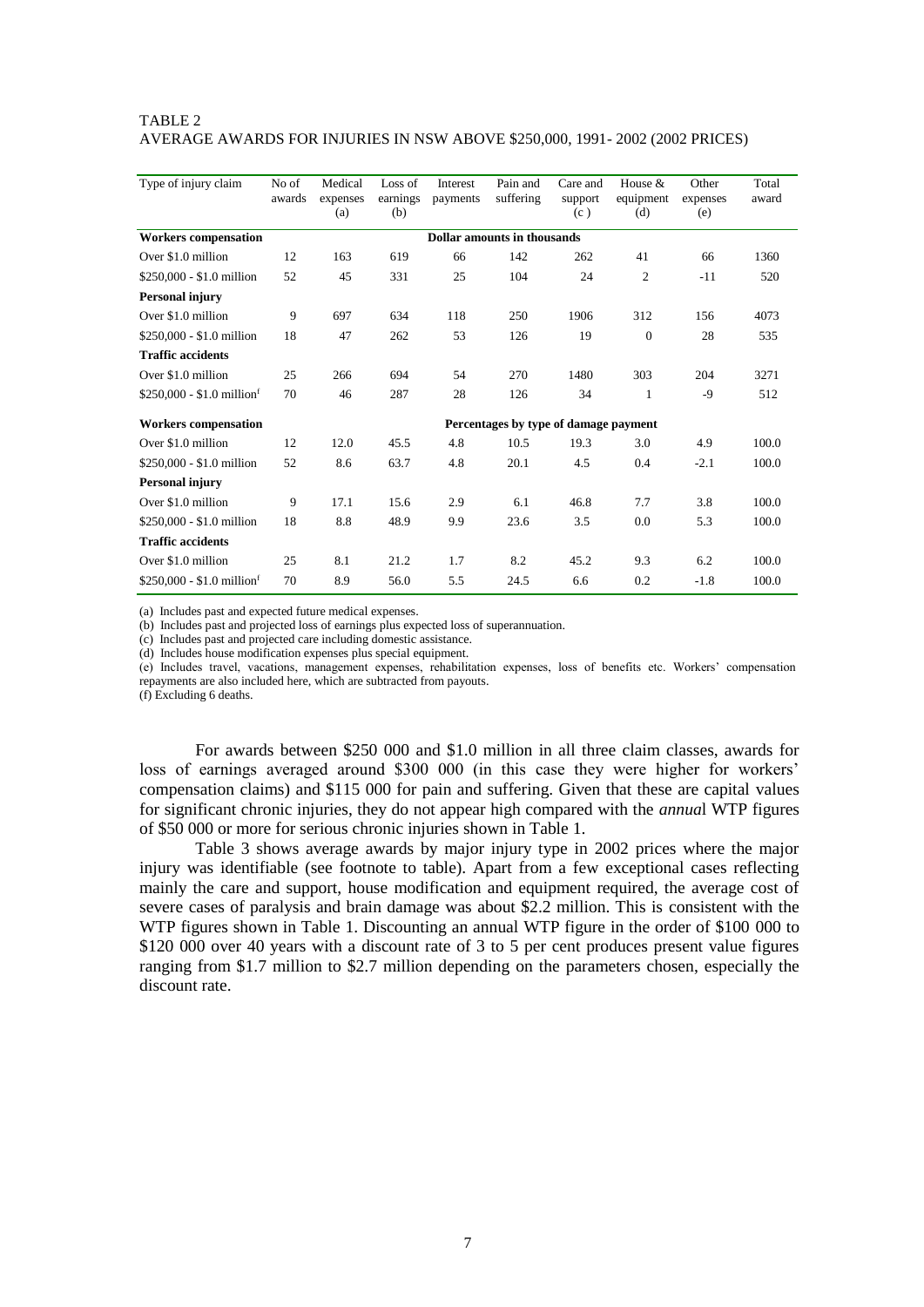### TABLE 3 AVERAGE AWARDS BY INJURY TYPE IN NSW ABOVE \$250,000, 1991-2002 (\$'000, 2002 PRICES)

| By major         | No of                       | Medical      | Loss of |              |        |                  | Interest Pain and Care and House & | Other          | Total | Annual                                                                                  |
|------------------|-----------------------------|--------------|---------|--------------|--------|------------------|------------------------------------|----------------|-------|-----------------------------------------------------------------------------------------|
| injury $(a)$     |                             |              |         |              |        |                  |                                    |                |       | awards expenses earnings payments suffering support equipment expenses Award equivalent |
| Tetraplegia      | 1                           | 1049         | 756     | 28           | 413    | 5433             | 1004                               | 718            | 9402  | 480                                                                                     |
| Quadraplegia     | 3                           | 927          | 1457    | 43           | 340    | 3264             | 782                                | 254            | 7068  | 361                                                                                     |
| Hemiplegia       | 1                           | 160          | 531     | $\mathbf{0}$ | 283    | 3098             | 445                                | 245            | 4763  | 243                                                                                     |
| Paralysis        | 5                           | 257          | 464     | 25           | 260    | 861              | 277                                | 109            | 2253  | 115                                                                                     |
| <b>Brain</b>     | 20                          | 276          | 508     | 71           | 188    | 965              | 147                                | 45             | 2201  | 112                                                                                     |
| Paraplegia       | $\overline{4}$              | 299          | 202     | 18           | 244    | 411              | 251                                | 100            | 1525  | 78                                                                                      |
| Head             | 18                          | 46           | 454     | 41           | 175    | 453              | 65                                 | 47             | 1281  | 65                                                                                      |
| Kidney           | $\mathbf{1}$                | 96           | 830     | $\mathbf{0}$ | 145    | $\mathbf{0}$     | $\,8\,$                            | 168            | 1247  | 64                                                                                      |
| Spine            | $\overline{4}$              | 77           | 530     | 50           | 118    | 5                | $\mathbf{0}$                       | 39             | 818   | 42                                                                                      |
| Foot             | $\ensuremath{\mathfrak{Z}}$ | 56           | 341     | 30           | 81     | 209              | $\overline{4}$                     | 23             | 744   | 38                                                                                      |
| Hip              | $\sqrt{2}$                  | 203          | 260     | 113          | 116    | $\overline{4}$   | $\boldsymbol{0}$                   | $-13$          | 683   | 35                                                                                      |
| Shoulder         | 3                           | 69           | 342     | 42           | 137    | 11               | $\boldsymbol{0}$                   | $\overline{2}$ | 603   | 31                                                                                      |
| Knee             | 6                           | 126          | 252     | 63           | 119    | 98               | 5                                  | $-61$          | 601   | 31                                                                                      |
| Cancer           | $\mathfrak{2}$              | 79           | 301     | 17           | 114    | $\mathbf{0}$     | $\mathbf{0}$                       | 67             | 577   | 29                                                                                      |
| Leg              | 10                          | 82           | 296     | $\,8\,$      | 159    | 15               | 9                                  | 7              | 576   | 29                                                                                      |
| Death            | 6                           | $\mathbf{0}$ | 141     | 37           | $\tau$ | 18               | $\mathbf{0}$                       | 371            | 575   | 29                                                                                      |
| Back             | 50                          | 58           | 320     | 38           | 112    | 35               | 2                                  | $-8$           | 557   | 28                                                                                      |
| <b>Burns</b>     | 3                           | 74           | 283     | 29           | 153    | 16               | $\mathbf{0}$                       | 5              | 560   | 28                                                                                      |
| Arm              | 6                           | 36           | 294     | 15           | 126    | 45               | $\mathbf{0}$                       | $-4$           | 514   | 26                                                                                      |
| Internal         | $\mathfrak{2}$              | 26           | 319     | $\mathbf{0}$ | 114    | 6                | $\boldsymbol{0}$                   | 9              | 473   | 24                                                                                      |
| Hand             | $\mathbf{1}$                | 40           | 262     | 27           | 134    | $\Omega$         | $\mathbf{0}$                       | $-1$           | 462   | 24                                                                                      |
| Neck             | 9                           | 23           | 304     | 19           | 74     | 21               | $\mathbf{0}$                       | 8              | 448   | 23                                                                                      |
| Wrist            | $\mathbf{1}$                | 8            | 242     | 86           | 100    | $\mathbf{0}$     | $\mathbf{0}$                       | 6              | 442   | 23                                                                                      |
| Psychological    | 8                           | 14           | 325     | 26           | 95     | $\overline{0}$   | $\mathbf{0}$                       | $-21$          | 438   | 22                                                                                      |
| Nervous<br>shock | $\overline{2}$              | 6            | 132     | 106          | 100    | $\boldsymbol{0}$ | $\boldsymbol{0}$                   | 6              | 350   | 18                                                                                      |

(a) In many cases, there are multiple injuries. This table shows injury by what appears to be the main injury. Where there were multiple injuries and the main one was not clear from Butterworth's records, the case was dropped for the purpose of this table.

For serious but non-brain related injuries, most awards ranged from about \$440 000 to \$800,000 for most analysed conditions. The average award for the most common complaint (back injury) was \$557,000. In order to compare these capital figures in Table 3 with the annual figures shown in Table 1, the last column in Table 3 provides an annual equivalent figure for the *total award,* based on a conservative allowance of 30 years and a low discount rate of 3 per cent*.* These annual figures range from about \$20 000 to \$40 000. Thus, even allowing that the injured individual would be responsible for *all* the costs incurred, and using conservative valuation parameters, the awards are broadly consistent with WTP figures of \$20 000 to \$40 000 per annum for broken legs and arms and for less serious head injuries (see Table 1). Although this analysis is on a broad scale, the economic approach to injury valuation broadly supports the sizes of awards that the courts have made for injuries despite the public clamour that these awards have been too high.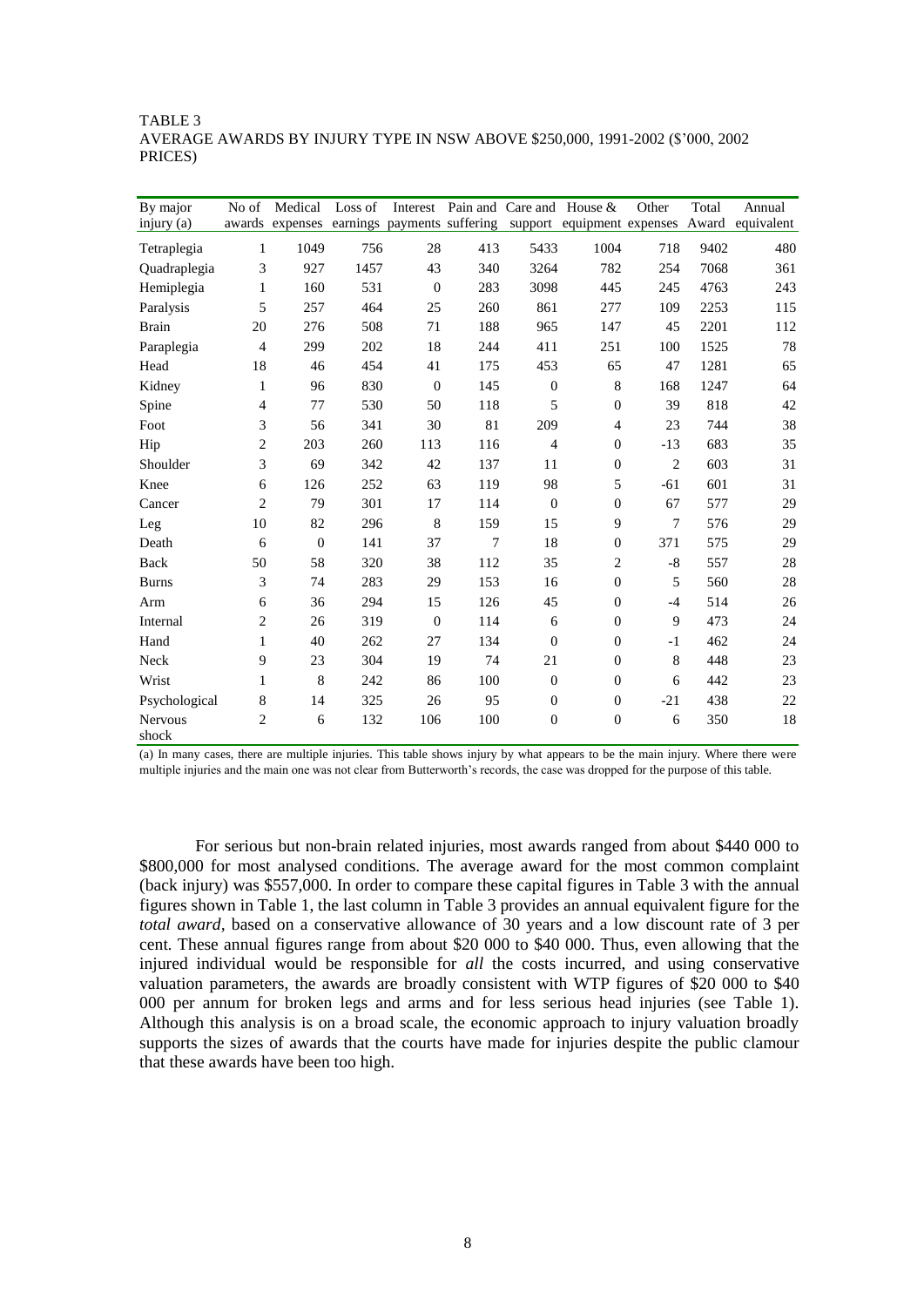## **5 Conclusions**

Writing 10 years ago, Tolley et al (1994) observed that:

The tort system (in the United States) is often claimed to be in a state of crisis. Excessive awards for pain and suffering are a popular explanation for the problem. Setting upper limits to awards for pain and suffering, or even eliminating them entirely from tort awards, have been suggested legislative remedies.

In recent years, influential commentators and politicians have formed a similar view about the state of public liability in Australia and concluded that payouts for injuries should be capped. Although fewer than 5 per cent of claims are settled in court, court decisions provide the parameters within which negotiations over claims take place and settlements are reached.

Following a review of research into the value of life and the value of a healthy life year, Abelson (2003) proposed that, in 2002 prices, public agencies in Australia should adopt:

- a value of life of \$2.5 million for avoiding an immediate death of a healthy individual in middle age (about 40);
- a value for a healthy life year of \$108,000 which is independent of age;

In that paper I also reviewed values for impaired health states and indicated possible values for 27 chronic health conditions. The estimated cost of chronic conditions ranges from \$20 000- \$30 000 per annum for mild bronchitis and broken arms up to \$100 000 plus per annum for various forms of paralysis and brain damage.

In this paper I have examined court awards for major injuries made over the last 10 years in NSW and found that they are broadly consistent with the economic valuations of the health states made in Abelson (2003). This includes reasonable amounts for pain and suffering. This analysis suggests that political moves to reduce court awards by capping maximum amounts are inconsistent with individual valuations of health that are usually the basis of economic valuations.